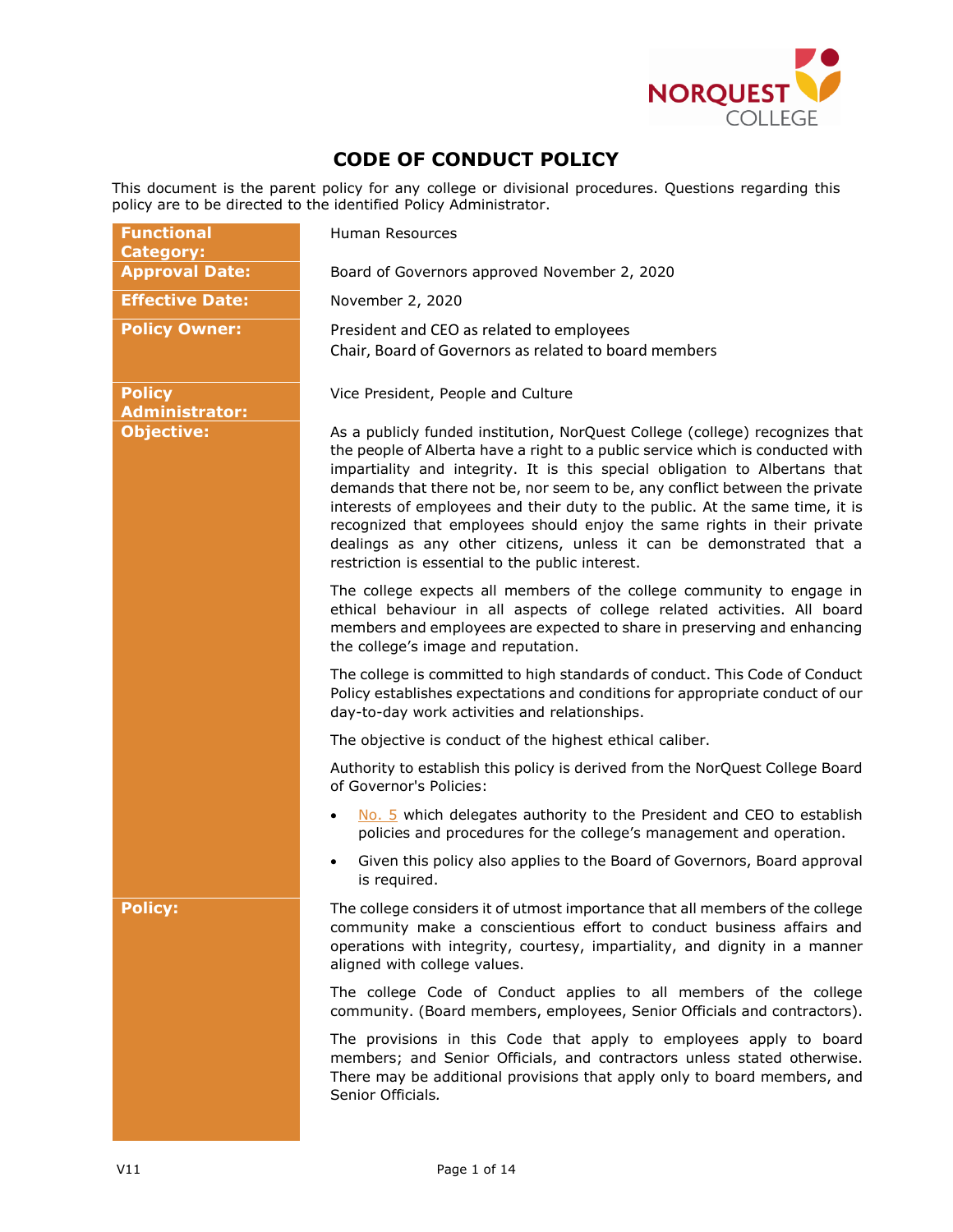

# **Expectations**

Employees and board members are expected to:

- Demonstrate respect for the dignity and individuality of all persons by:
	- o promoting an environment that is free of any form of harassment or discrimination;
	- o refusing to tolerate verbal or physical abuse or the threat of abuse;
	- o refraining from behaviours that interfere with or negatively disrupt the learning, living, or work life of others;
	- o treating confidential information appropriately; and
	- o encouraging others to feel welcome and safe.
- Demonstrate a high standard of personal conduct at the college and in other activities related to the college by:
	- o upholding the law;
	- o refraining from behaviour that would bring the college into disrepute;
	- o using good judgment and not engaging in inappropriate sexual behavior including but not limited to: sexual violence or sexual harassment;
	- o refraining from inappropriate possession, consumption, or functioning under the influence of any intoxicating substance;
	- o being reliable in commitment to participate in work, study, and related activities;
	- o refraining from the use of a position of trust to receive special benefits or consideration, financial, or material gain for employee or employee direct associates. Direct associate/directly associated is (a) your spouse or adult interdependent partner, your child (b) a corporation having share capital and carrying on business or activities for profit or gain and you are a director or senior officer (president, vicepresident, secretary, treasurer) of the corporation, (c) a private corporation carrying on business or activities for profit or gain and you own or are the beneficial owner of shares of the corporation, (d) a partnership (i) of which you are a partner, or (ii) of which one of the partners is a corporation directly associated with you;
	- $\circ$  appropriately using any real or perceived position of authority;
	- o consistently practicing honesty in employee academic or work life; and
	- o supporting an atmosphere that encourages the respectful exchange and examination of diverse ideas in order to further the development of our learning environment.
- Respect college assets and the property of others by working to create an environment that treats these assets with respect and does not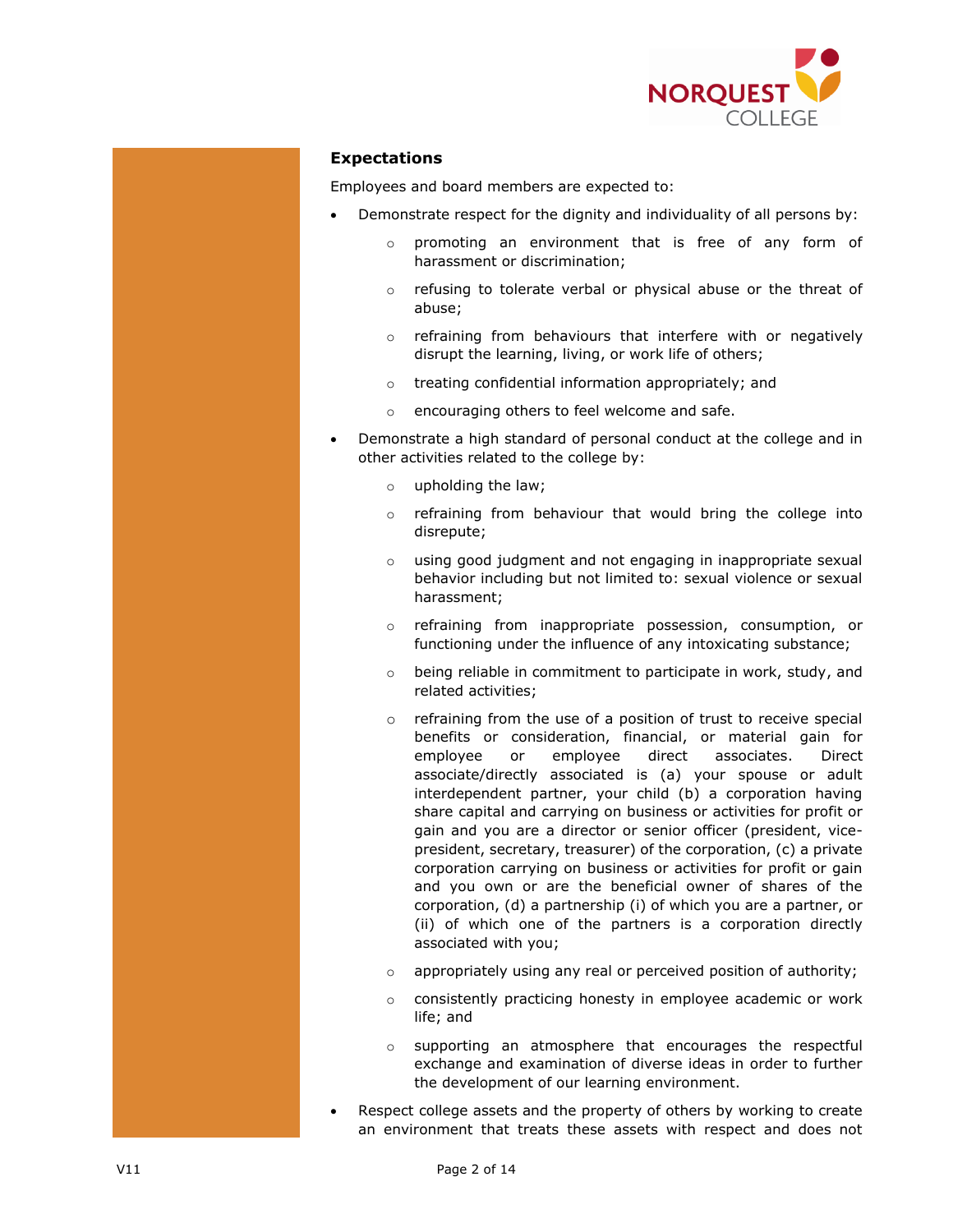

### condone:

- o theft, vandalism or damage of property;
- o unauthorized use or entry to any space or property; or
- o violation of civil or criminal statutes.
- Practice integrity by supporting others in adherence to the college Code of Conduct by:
	- o proactively self-reporting and reporting possible breaches;
	- $\circ$  recognizing how this policy is connected with a number of more in-depth college policies, procedures, and provincial and federal legislation; and
	- o taking responsibility for learning how related legislation, policies, and procedures apply to an employee situation.
- NorQuest College requires employees/board members to:
	- o conduct work relations openly, honestly, and with respect and professionalism;
	- o act with transparency and accountability for actions;
	- o provide quality service to students, internal and external stakeholders, customers and clients;
	- o ensure integrity and impartiality in decision making;
	- o safeguard the property and assets of the college; and
	- o adhere to college policies and procedures.

**Consequences of Breach**: A breach of this policy could result in disciplinary action up to and including termination of an employee's employment, or of the relationship of a board member with NorQuest.

**Responding to a Potential Breach**: If a real or apparent breach is reported, the board member or employee who is the subject of the complaint (the **"respondent"**) will be advised in writing. The identity of the complainant will be kept confidential, unless required by law.

The People and Culture Portfolio will review the complaint and complete an initial assessment to determine if an investigation is warranted. Where the complaint concerns the President and CEO or a board member, the Board Chair will complete an initial assessment to determine if an investigation is warranted. Where the complaint concerns the Chair of the Board, the Chair of the Governance Committee will complete an initial assessment to determine if an investigation is warranted, and will involve the Ethics Commissioner if necessary. The Board Chair/Chair of Governance Committee shall have access to confidential expert advice should he/she require it. The respondent will be provided the opportunity to respond to the complaint before the initial assessment is completed. Where warranted, an investigation will be initiated.

Once an investigation is complete, a written investigation report will be prepared by the investigator. The written report will outline the findings made through the investigation. Those findings include whether or not the respondent breached this policy. Once the investigation is complete, the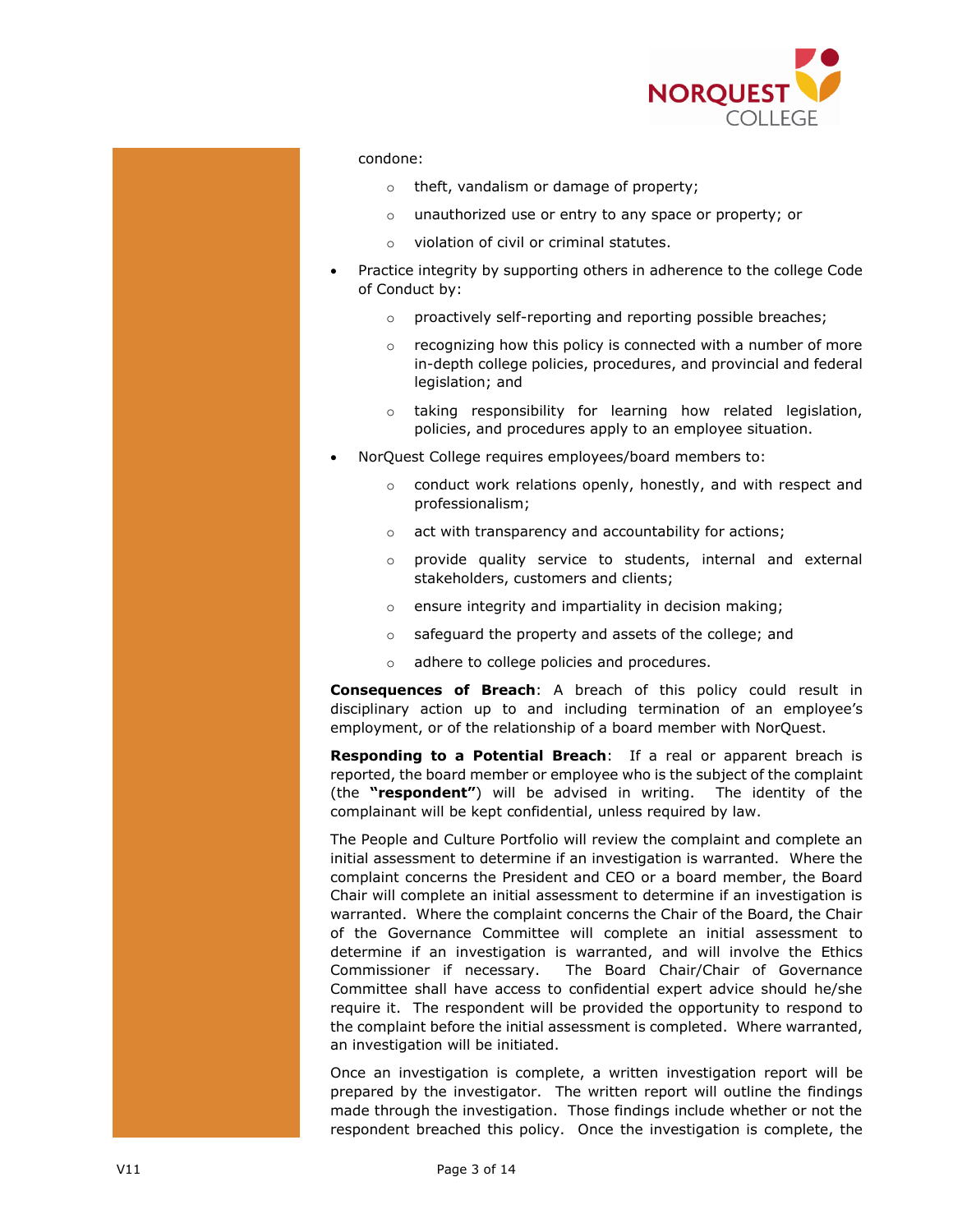

full investigation report is submitted to the Vice President, People and Culture, for review. Following the review, the respondent will be provided with a letter from the Vice President outlining the findings that were made in relation to the complaint.

A respondent may within seven (7) business days of receiving notice of the investigation's findings, seek to have the findings reviewed. That notice must be served on the Vice President, People and Culture. In the case of employees, this review shall be undertaken by the President and CEO, or her delegate. Where the respondent is the President and CEO or a board member, the review shall be undertaken by an *ad hoc* committee of the Board, consisting of at least three (3) members. The ad hoc committee of the Board shall have access to confidential expert advice should they require it. The review process will occur in writing.

Within 30 business days of receiving the notice of review, the college will provide the respondent with its decision in relation to that review. That decision shall be provided in writing, and is final.

Decisions as to any sanctions arising from the investigation's findings shall be made following the expiry of the period within which the respondent may review the investigation's findings, or where applicable, following the release of the decision in relation to the review of the investigation's findings. Those decisions shall be made in accordance with any applicable legislation, contracts, policies, procedures, collective agreements, and bylaws.

The college wishes to clearly convey the importance of protecting the college, its reputation, employees and assets from the consequences of wrongdoings as defined in the *Public Interest Disclosure (Whistleblower Protection) Act* (PIDA). To achieve this, the college is committed to upholding an atmosphere whereby employees can confidentially disclose alleged wrongdoings and alleged violations of this Code and college policies or seek advice about disclosing these matters, without retribution.

# **Personal Conduct and Conflict of Interest**

A conflict of interest arises in any situation where an employee's or board member's obligation to serve the best interest of the college could be affected by other motivation for the employee/board member, such as private interest, obligation or objective. Employees/board members must avoid situations where private interests conflict or are perceived to conflict with the interests of the college. Employees and board members are prohibited from acting in self-interest or furthering their private interests by virtue of their position with NorQuest College, or through the carrying out of their duties for NorQuest College.

A conflict of interest, or potential conflict of interest, exists when a personal or private interest influences, or appears to influence, a NorQuest College employees' or board members' ability to objectively exercise/uphold their duties and responsibilities as employees/board members in the best interest of the college.

Conflict of interest, includes but is not limited to:

a situation in which a person has a private interest that is sufficient to appear to influence the objectiveness of their professional duties; and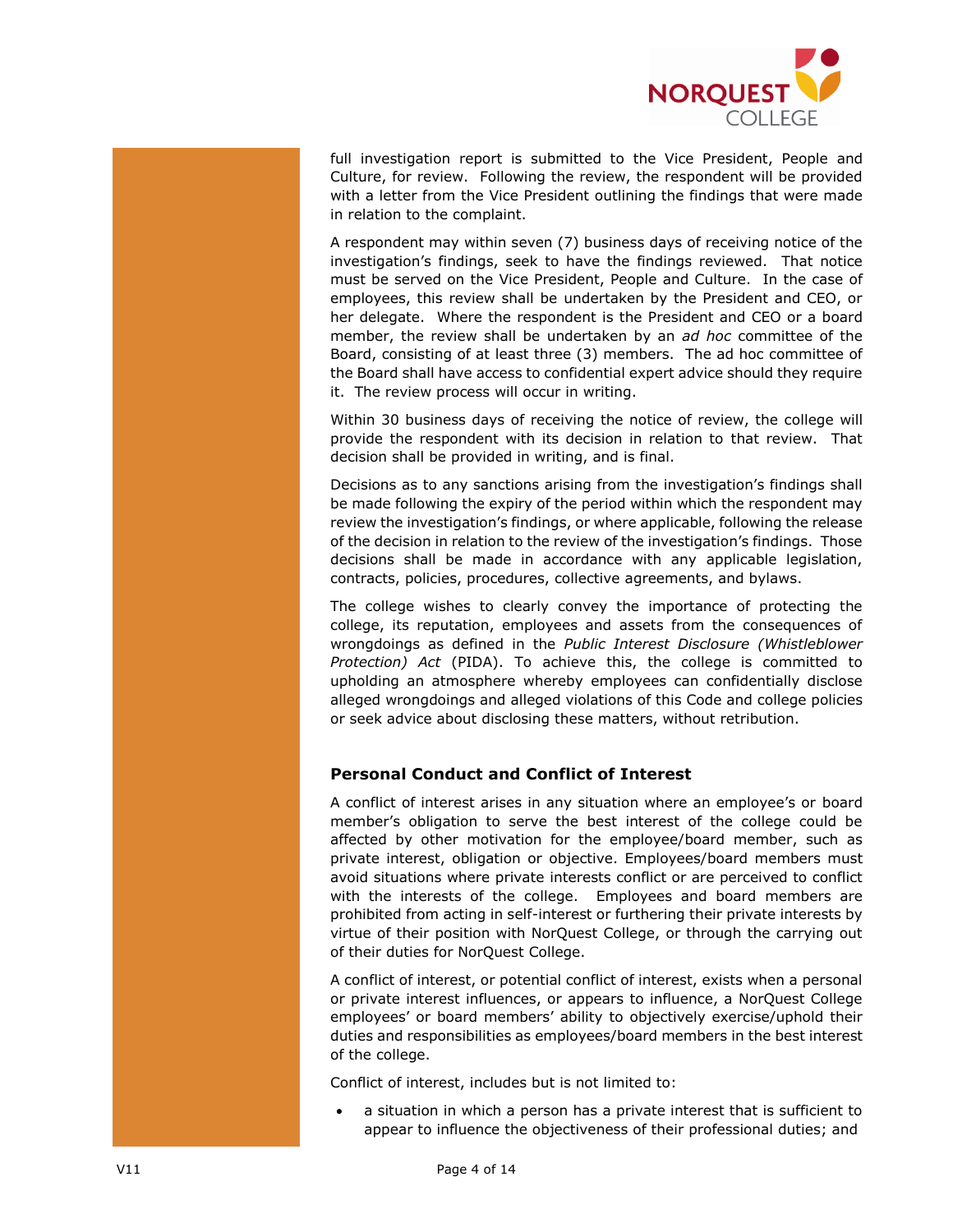

• a situation where there is the potential for the personal and/or financial considerations of a person to be at odds with their public position.

Conflicts of interest also occur when the interest of the person and the college are in conflict. Some examples include, but are not limited to, when employees/board members:

- accept material or financial benefit from a non-college organization for favouring or promoting that organization by virtue of their college position;
- undertake to influence college business, to benefit private interests i.e. in hiring decisions, awarding contracts, etc.;
- allow the performance in their NorQuest position to be influenced by providing favours or offers of future employment or the anticipation of offers of employment;
- accept without written authorization, a research grant or contract from any organization from which they receive, or may subsequently receive, direct or indirect benefits or are directly associated with;
- undertake to direct, manage, or participate in any non-college activities where such activity would conflict with the full-time employment effort they would otherwise be expected to dedicate to college activities; and
- employ their students in any commercial venture related to the students' study or research, or proceed to commercialize the results of the students' work, where such activities would infringe on the students' rights to complete the program of study for which they are registered and to publicize freely their findings.

Employees/board members should not gain personal financial benefit directly or through a direct associate by use of their position or college information obtained in the course of their employment including:

- obtaining an unauthorized material benefit from a transaction between the college and another individual or company;
- competing against the college by selling, consulting, operating, or maintaining any product or service which is offered by the college; and
- entering into a relationship with a superior or subordinate that may result in personal gain or undue favour in your NorQuest position.

Senior Officials (the Board Chair and President and CEO of the college) are subject to all the provisions above, as well as a Senior Official must not use his or her office or power to influence or seek to influence a decision to be made by or on behalf of the Government of Alberta or NorQuest College to further their own private interest or their direct associate's interest.

## **Other Outside Involvement**

The college supports employee involvement in community-based work where they will grow personally and/or professionally and/or where the college will benefit from such involvement. This includes volunteer work, board work (volunteer or paid), or committee involvement. The college appreciates board members are unfettered in their outside involvement in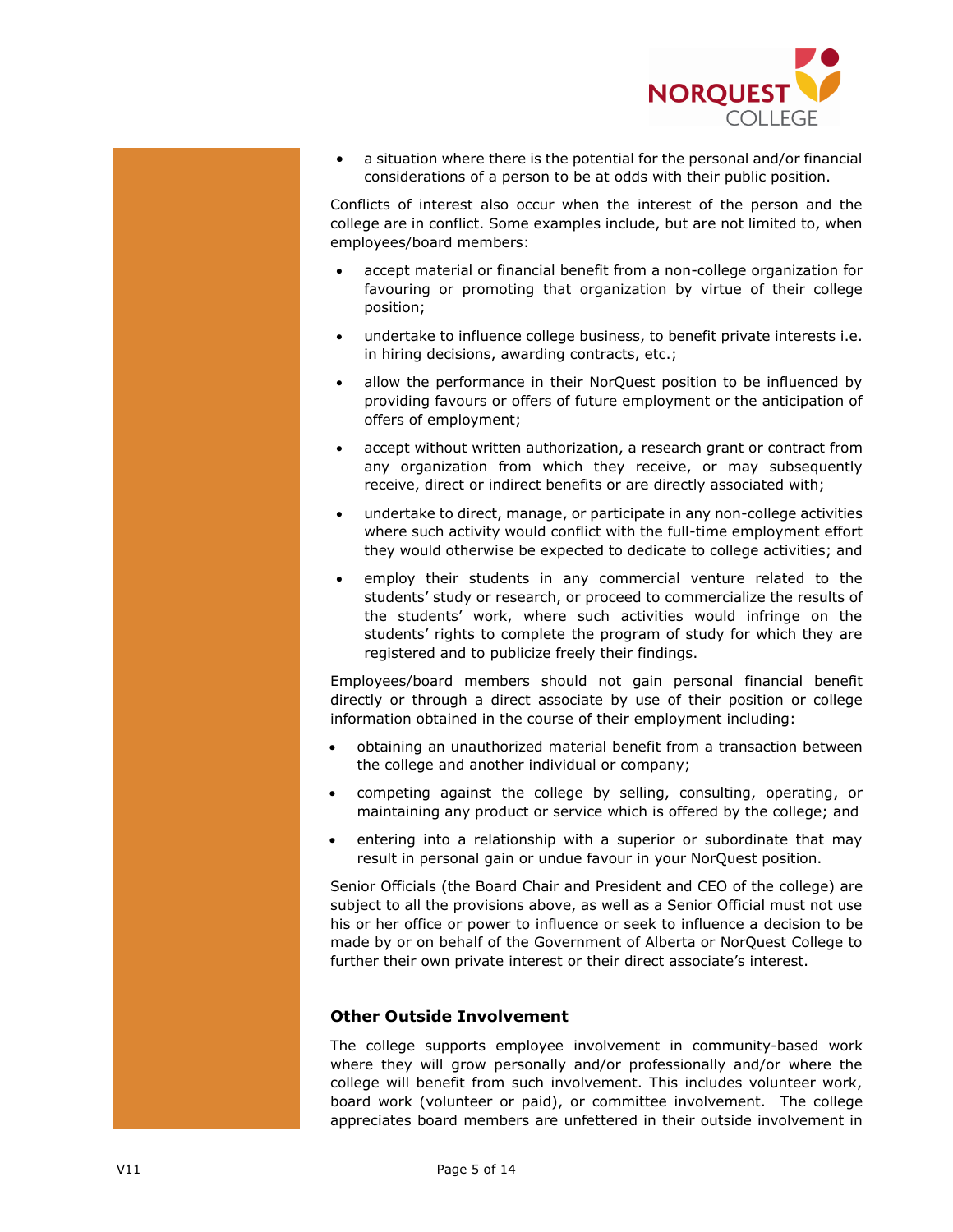

paid work, volunteer work, board work, or committee involvement, except where actual or apparent conflicts of interest may arise.

If an appearance before a committee, council, board, commission, organization, association or any other agency could result in adverse consequences for the college, or represent a conflict of interest between the interests represented by the employee/board member and the interests of the college, the employee/board member must not participate.

Employees/board members may however, exercise their rights as a citizen so long as it is clear that they are representing themselves as a private citizen and in no way represent the interests of the college.

# **Political Activity**

Board members and employees can participate in political activities, including membership in a political party and supporting a candidate running for elected office.

Board members may not seek nomination as a candidate in a provincial election.

Employees who run as candidates in a federal, provincial, or municipal council election may be asked to take a leave of absence without pay, commencing on the day after the day that the election is called, or on the day that their candidacy is publicly announced, whichever is later (in accordance with Secondary Employment provisions below). An employee would be required to resign if elected to provincial, or federal office.

# **Appointments, Secondary Employment (includes but is not limited to continuing education agreements or paid board activity)**

Employees and Board members must avoid creating real or apparent conflicts of interest due to their engagement in employment or activities other than their position with the college.

Employees and Board members may accept appointments, volunteer assignments, and participate in secondary employment except where it:

- interferes with the individual's duties, availability or performance to the college's requirements during any portion of the regular working hours, except in pre-approved circumstances;
- has the individual gaining any personal benefit or acting in any capacity for a supplier, contractor, customer, or any other entity with which the college does business;
- might reasonably expect them to disclose confidential or proprietary information to which they have access by virtue of their position with the college;
- is a position as an employee, member of a Board of Directors or an officer of a competitor of the college or another academic facility; or
- for any reason, creates or appears to create conflict of interests.

Employees and Board members must use discretion in determining whether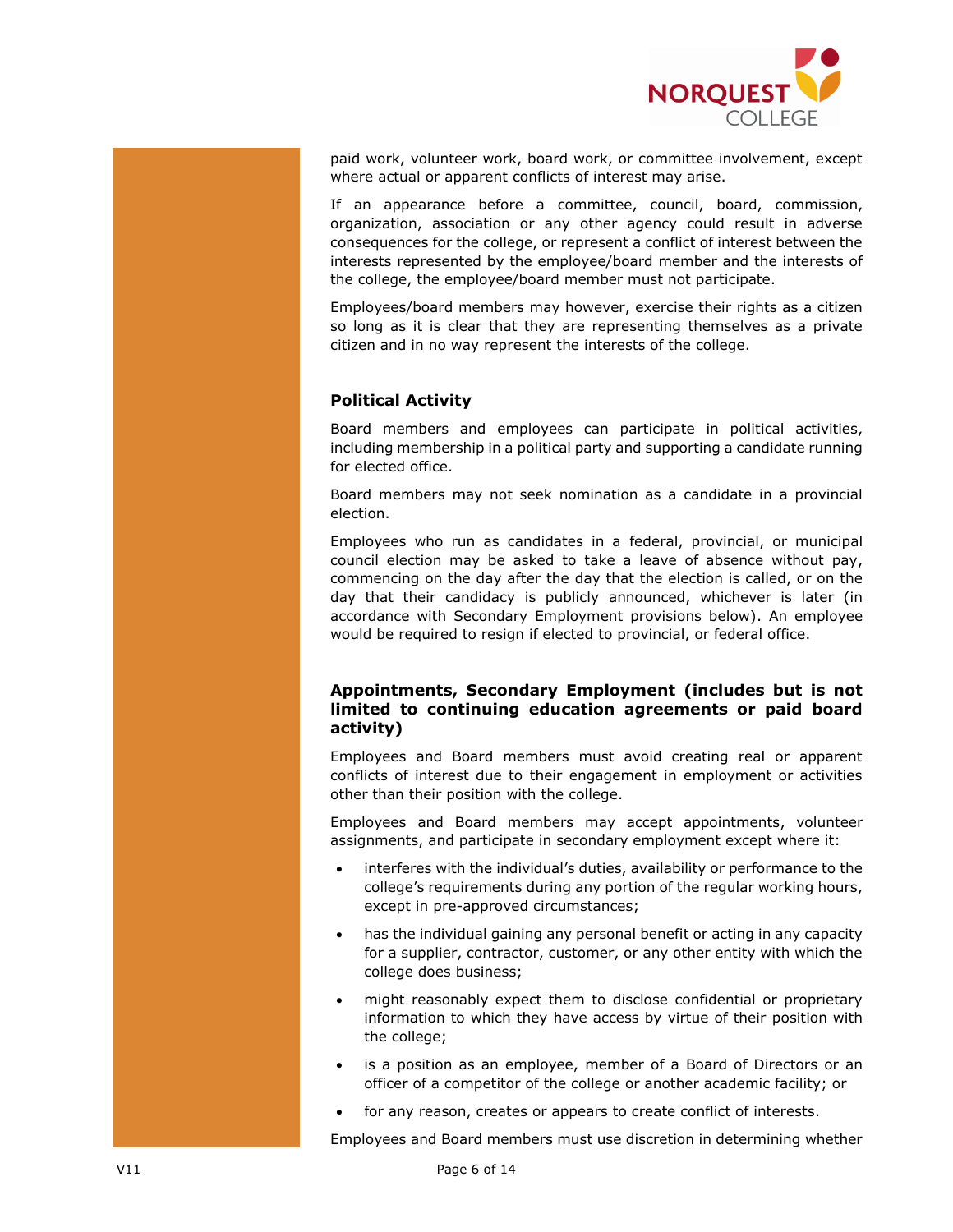

secondary activity might cause a conflict such that the declaration and prior approval is required.

Where a secondary appointment or employment will not create a conflict of interest, the individual may proceed with that activity. However, where a secondary appointment or employment is likely to create a conflict or the perception of a conflict, the individual must not proceed with that activity until it is declared and approved by the college in accordance with the Process of Approval outlined below.

## **Process for Approval of Appointments, Secondary Employment:**

For exceptions to these types of situations employees and Board Members are required to declare and obtain approval from a higher college official. The designated single point of contact for oversight of this process for employees is the Vice President, People and Culture, with approvals required made by the Vice President of People and Culture working with the Vice President External Affairs and Brand, and the President and CEO. For the President and CEO, the approval is by the Human Resources Committee of the Board, and in accordance with the Obligations of the President section below. For Executive Team members, the approval is by the President and CEO. For Board Members, the approval is by the Chair of the Board, and if it pertains to the Chair of the Board, then the Chair of the Governance Committee.

Approval must be obtained prior to engaging in the concurrent employment or appointment and will be documented and placed in the employee's file. Where approval is given, the college may request the use of professional development or unpaid leave or vacation time to pursue these opportunities. The employee may choose to donate their proceeds or honorarium back to the college.

# **Disclosure**

Not every possible conflict of interest is outlined here. However, if an employee/board member finds him or herself in a situation where a conflict of interest exists or may be perceived to exist, full disclosure of the circumstances to the college provides an opportunity to deal with the issue before difficulties arise.

The college expects its employees/board members to disclose immediately on discovery, and to resolve subsequently with the college, any actual or potential conflicts of interest arising from activities with which they are engaged. Employees/board members breach the *Conflicts of Interest Act* if they fail to appropriately or adequately disclose a real or apparent conflict of interest.

Board members and employees are required to declare in writing any actual or potential conflict of interest.

Employees shall send an email to their higher college official to identify the issue or situation and the proposed approach to manage the issue or situation utilizing the Code of Conduct [Disclosure Form.](http://theq.norquest.ca/Departments/WDHR/Public-Documents/Forms/Policy-Complaint-Public-Interest-Disclosure-Report.aspx)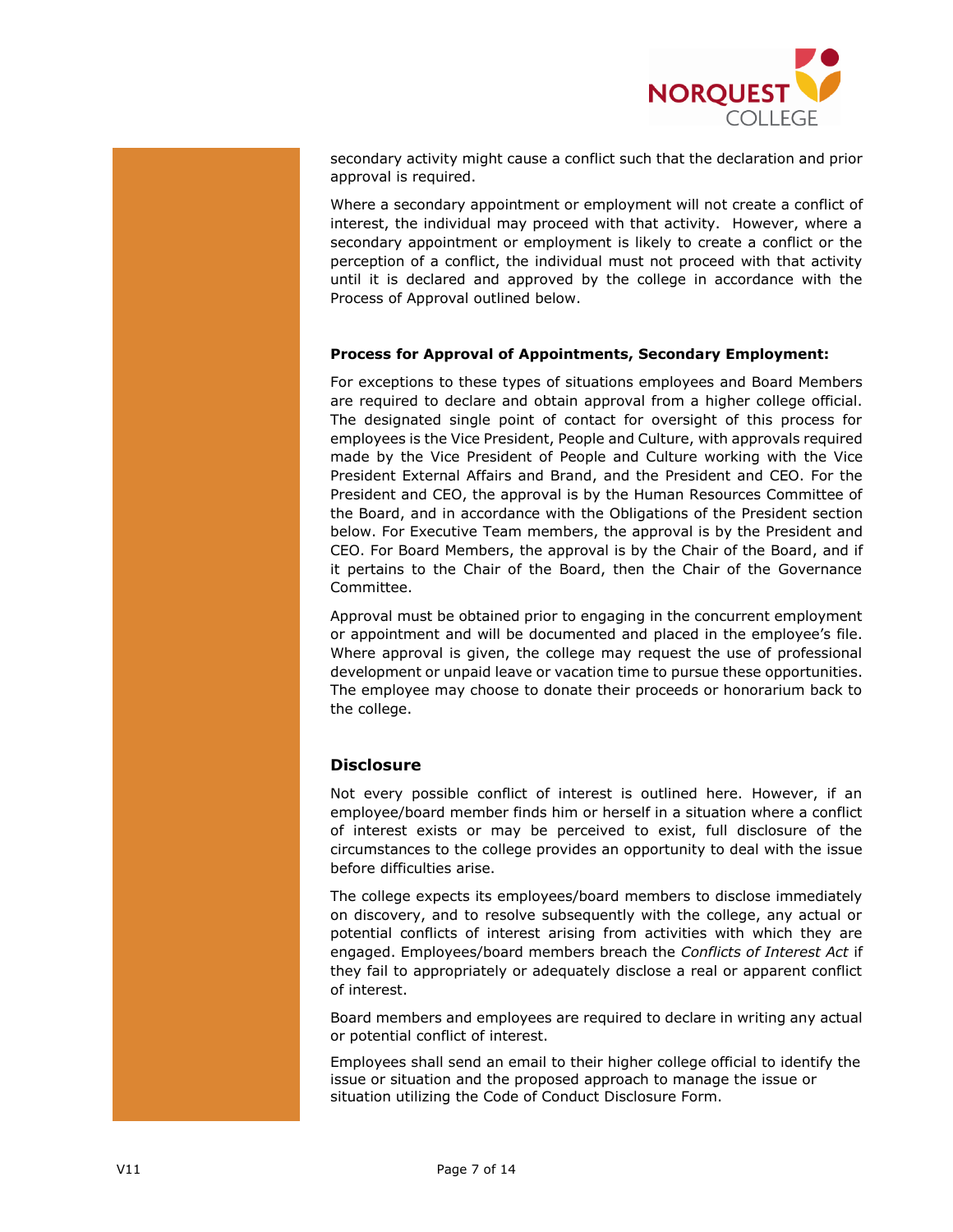

Deans and Directors informed, must make their Vice President or Chief aware. Vice President's and Chief's informed, must make the President and CEO aware. If a conflict of interest pertains to the President and CEO then the Board of Governors Human Resources Committee and Ethics Commissioner should be made aware. If a conflict of interest pertains to a board member, then the Chair of the Board should be made aware, and if it pertains to the Chair of the Board, then the Chair of the Governance Committee should be made aware.

Any approvals or plans to manage conflicts of interest should be documented and placed in the board member/employee's file and reviewed annually as part of the Code of Conduct annual sign-off process.

The designated single point of contact for oversight of this process for employees is the Vice President of People and Culture, with approvals required made by the Vice President of People and Culture working with the Vice President External Affairs and Brand, and the President and CEO, with no delegations permitted. For the Board, the single point of contact for oversight is the Board Coordinator with approvals made by the Chair of the Board.

Board members and employees are required to recuse themselves from decisions in which an actual or apparent/perceived conflict of interest may exist.

If a board member or employee is charged with an offence under the *Criminal Code of Canada* or *Controlled Drugs and Substances Act (Canada)* arising from their conduct while on or off duty, they shall immediately disclose the charge to their immediate supervisor and Higher College Official (in the case of President and CEO or board members, the Chair, or in the case of the Board Chair, the Chair of the Governance Committee). NorQuest College will act to protect the students, employees, and reputation of the college in the circumstances.

# **Confidential and Personal Information**

- All information and intellectual property created in the course of college business is the exclusive property of the college. All college information is confidential unless business practice requires disclosure to the public or to selected parties.
- All intellectual property including but not limited to specialized tools, technical programming and work methods are the property of the college (per Section 68 of the *Post-secondary Learning Act*).
- Confidential information may take a variety of forms-verbal or written, computer data, disk, paper document, files, records, photos or film. Employees/board members shall not use, copy or disclose confidential information for personal gain or advantage. Unauthorized disclosure includes revealing information about the college's plans/strategies, employees, students, suppliers, computer software and programs.
- Employees/board members may disclose confidential information or personal information as defined in the *Freedom of Information and Protection of Privacy Act* (FOIP) only for the purpose of conducting college business, where required, and under the management of the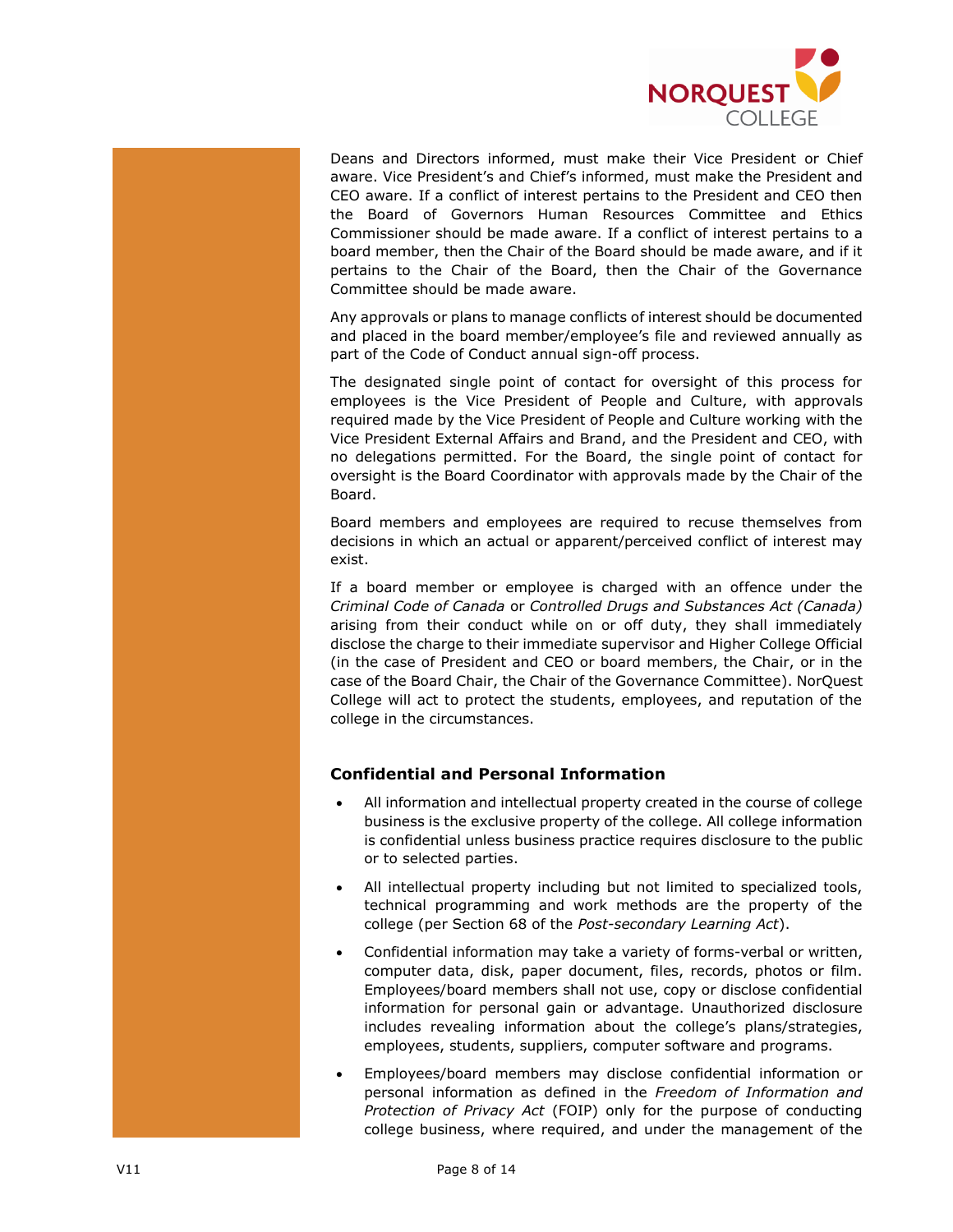

Divisional Head of the Division and the Manager of the Department where the information was created.

• Employees/board members have a duty to safeguard confidential, proprietary, or personal (as defined by FOIP) information. It is expected that the material will be protected in a manner that is appropriate to the sensitivity of that material. It is each employee's responsibility to take proper measures to safeguard college information in accordance with college policies and procedures and the Technology and Creative Services Acceptable Use Standard.

# **Company Property**

Employees/board members shall at all times safeguard and protect college property and assets to a reasonable standard.

## **Payment to Consultants, Agents and Others**

All payments to consultants, agents, contractors and others shall be paid in accordance with proper business practices and procedures outlined by NorQuest College and based upon reasonable value for the service performed. Payments shall be supported by adequate documentation.

## **Gifts and Other Payments**

- Employees and board members shall not accept fees, gifts or other benefits that are connected directly or indirectly with the performance of their college position or duties, from any individual, organization, or corporation other than:
	- a. the normal exchange of gifts between friends;
	- b. the normal exchange of hospitality between persons doing business together;
	- c. tokens exchanged as part of protocol, including international protocol;
	- d. offered pursuant to value-added provisions of vendor contracts awarded pursuant to the college's procurement policies;
	- e. the normal presentation of gifts to personas participating in public functions, awards, speeches, lectures, presentations, or seminars.
- Acceptance of cash or cash equivalents as a gift is prohibited. This excludes cash or cash equivalent donations to the College.
- The value of a single tangible gift permitted by this section shall not exceed \$100. The total cumulative value of tangible gifts received from a single source in a calendar year shall not exceed \$200.
- The value of a single event invitation permitted by this section shall not exceed \$200. The total cumulative value of event invitations received from a single source in a calendar year shall not exceed \$400.
- Subject to the general restrictions and the monetary limits this section,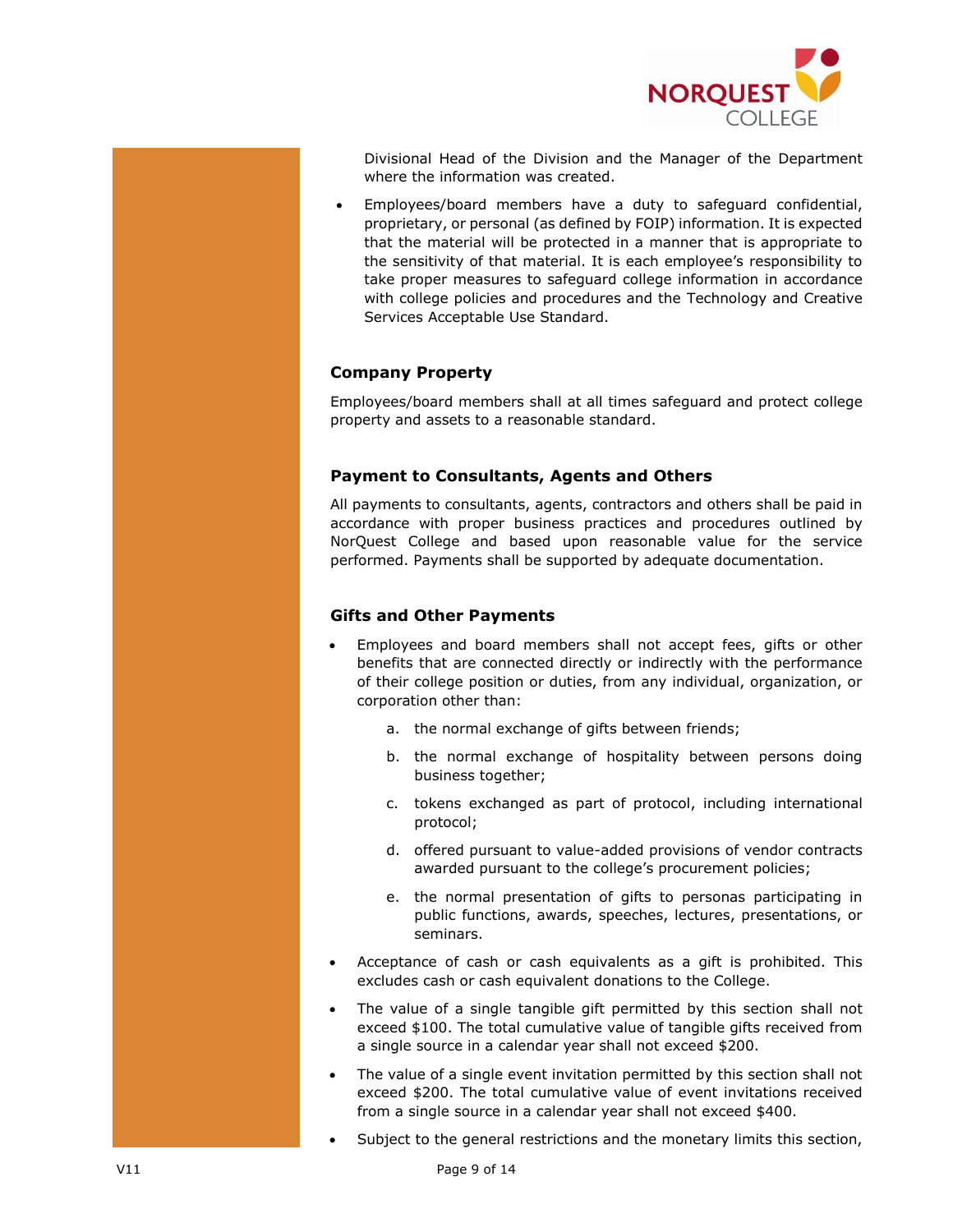

employees and board members may accept:

- a. Paid invitations to industry, civic, or community events where attendance at such events is considered key to establishing and maintaining positive donor relationships and community collaboration relationships for the college, provided that such activities are carried on in the best interests of the college and not for any private benefit; or
- b. Paid invitations for events where a large cross-section of people have been invited, provided that the invitation does not create a real or apparent conflict of interest.
- For key external roles such as board members, President and CEO and Executive Team members, members of Advancement team, members of Continuing Education and Custom Training team, Directors, Deans, Associate Deans, and Chairs/Associate Chairs of Programs whose position contemplates interaction with donors and potential partners who could benefit NorQuest College, the value of a single event invitation from donors and friends of the institution shall not exceed \$1,000. The total cumulative value of events invitations received by the Board Chair, the President & Chief Executive Officer, or a member of the Executive Team (as applicable) from a single donor or friend of the institution in a calendar year shall not exceed \$1,500.
- Employees and board members may accept invitations to conferences, symposiums and professional development workshops where admission, accommodation, airfare and other fees are paid, provided that such invitation:
	- a. is reasonable and customary in the academic or professional circumstances;
	- b. is not actually nor reasonably could be perceived as being provided in exchange for a favor or advantage to the organizers of the conference, symposium, or professional development workshop or to any other party; and
	- c. if the invitation is not related to their role at NorQuest.
- The value of a single invitation to a conference, symposium, or professional development workshop permitted under this section shall not exceed \$1,000 and the cumulative value of all such invitations received from a single source in a calendar year shall not exceed \$1,500. If the employee or board member receives an invitation to present at a conference, symposium, or professional development workshop, they may accept a single invitation worth up to \$3,000, and may accept up to two such invitations to present from a single source in a calendar year without special approval.
- If an employee or board member is unclear as to the valuation of a gift, event invitation, or other benefit, as to whether a gift, event invitation, or other benefit fits under one of the above exceptions or under which section a gift, event invitation, or other benefit is captured, the employee or board member shall seek assistance from Higher College Official.
- Any remuneration received by an employee or board member while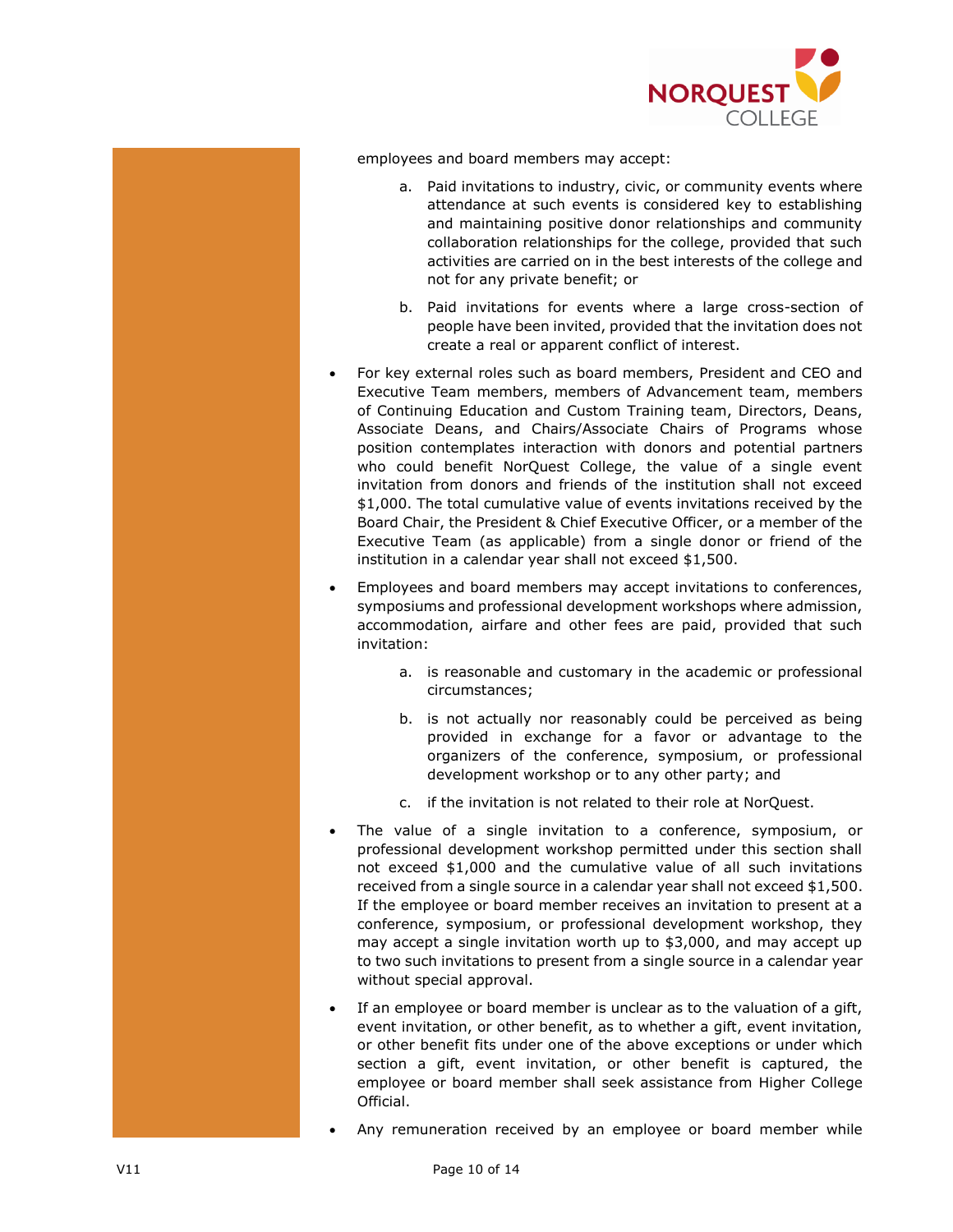

representing the college at an external function, such as a conference or symposium, must be disclosed to a Higher College Official and channeled to the college via the finance function.

If an employee or board member is offered a gift in excess of any of the monetary limits set out above, the employee or board member may request in writing from their immediate supervisor or Higher College Official special approval to accept the gift. Special approval shall be granted in writing, in accordance with the principles and provisions of the Code, and where acceptance of the gift would not create a real or apparent conflict of interest.

# **Working While Absent Due to Illness or Injury**

Employees who are absent from work due to illness and or injury must not engage in outside employment without specific written authorization from a physician and consent from the Vice President, People and Culture.

# **Obligations of the Board Chair**

The Board Chair of NorQuest College is defined as a Senior Official by section 23.921(3)(a) of the *Conflicts of Interest Act*.

For additional clarity, as a Senior Official, the Board Chair:

## Restrictions on Office and Powers

- a. Must not take part in a decision, use their office or powers to influence a decision, or communicate information not available to the general public gained through their office or powers, to further their private interests, the family's private interests, or the private interests of any other person; and
- b. Must fully disclose all real or apparent conflicts of interest to the Ethics Commissioner.
- c. The current Board Chair of NorQuest College is immediately bound by these restrictions upon the Code's entry into force.

# **Obligations of the President**

The President of NorQuest College is defined as a Senior Official. The President and CEO must follow all restrictions set out for Senior Officials under the *Conflicts of Interest Act*.

For additional clarity, as a Senior Official, the President and CEO:

#### Restrictions on Office and Powers

a. Must not take part in a decision, use their office or powers to influence a decision, or communicate information not available to the general public gained through their office or powers, to further their private interests, or the private interests of any other person; and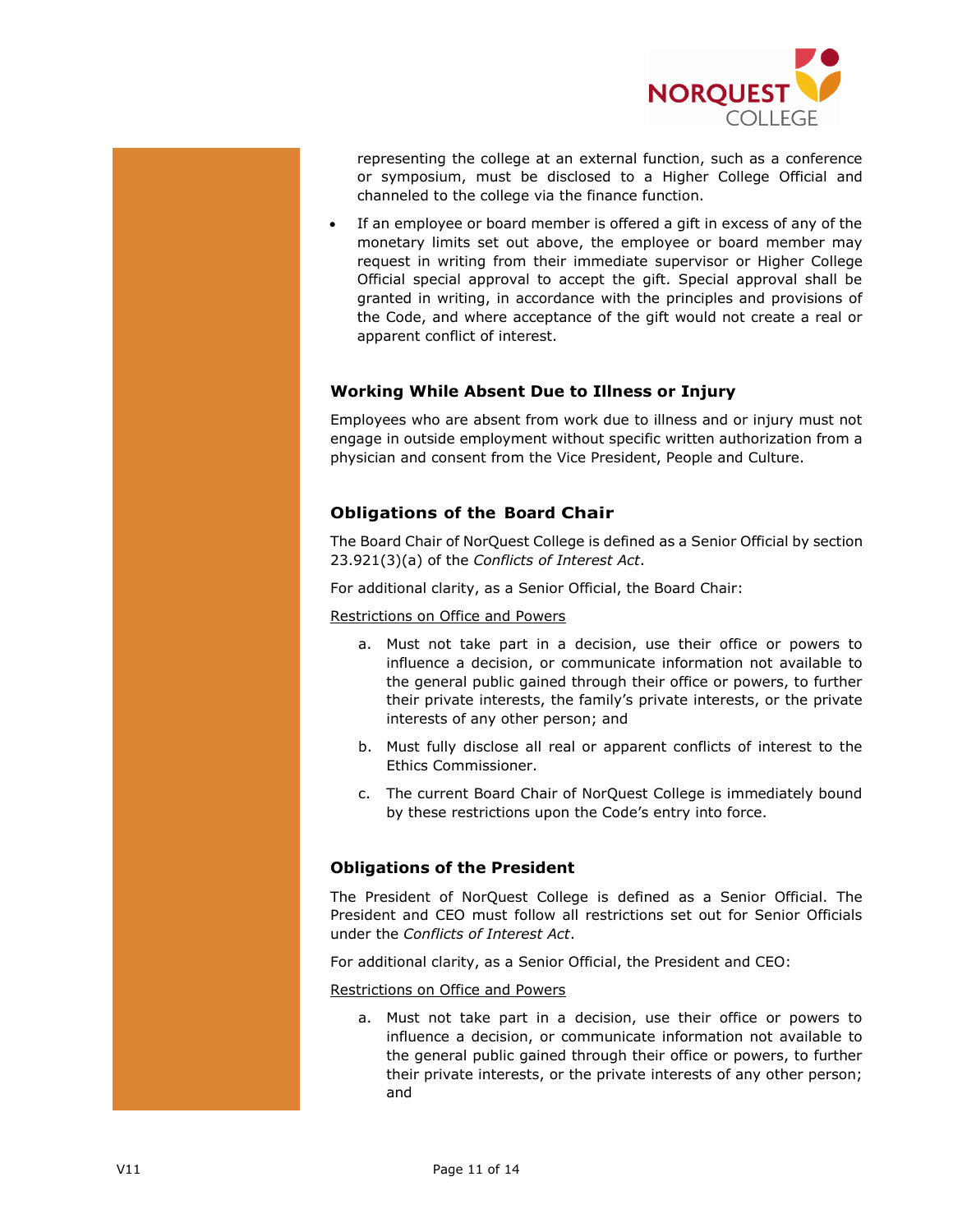

- b. Must fully disclose all real or apparent conflicts of interest to the Ethics Commissioner.
- c. The current President and CEO of NorQuest College is immediately bound by these restrictions upon the Code's entry into force.

### Restrictions on Concurrent Employment

a. Must not hold any other job or appointment unless approved in writing by the Ethics Commissioner.

**Definitions: Board member:** anyone appointed by the Government of Alberta to the NorQuest College Board of Governors.

#### **Direct associate/directly associated:**

- your spouse or adult interdependent partner, your child;
- a corporation having share capital and carrying on business or activities for profit or gain and you are a director or senior officer (president, vice-president, secretary, treasurer) of the corporation;
- a private corporation carrying on business or activities for profit or gain and you own or are the beneficial owner of shares of the corporation;
- a partnership
	- o of which you are a partner, or
	- o of which one of the partners is a corporation directly associated with you.

**Employee:** includes a person who is engaged by NorQuest College to perform a service in accordance with existing terms and conditions of employment, employment contracts or collective agreements.

**Harassment**: means any single incident or repeated incidents of objectionable or unwelcome conduct, comment, bullying or action by a person that the person knows or ought reasonably to know will or would cause offence or humiliation to a worker, or adversely affects the worker's health and safety. This may include (i) conduct, comment, bullying or action because of race, religious beliefs, colour, physical disability, mental disability, age, ancestry, place of origin, marital status, source of income, family status, gender, gender identity, gender expression and sexual orientation, and (ii) a sexual solicitation or advance, but excludes any reasonable conduct of an employer or supervisor in respect of the management of workers or a work site."

Harassment can occur between peers, students, student to faculty, faculty to student, persons in position of power, and between other individuals. Examples of harassment include (but are not limited to): gestures; remarks; jokes; taunting; innuendo; display of offensive materials; offensive graffiti; threats; verbal or physical assault; unwarranted imposition of academic penalties; hazing; stalking; shunning or exclusion.

**Higher College Official:** someone at the Dean, Director, or member of Executive Team level at the college. For Board Members is the Chair of the Board, and for the Chair of the Board is the Chair of the Governance Committee.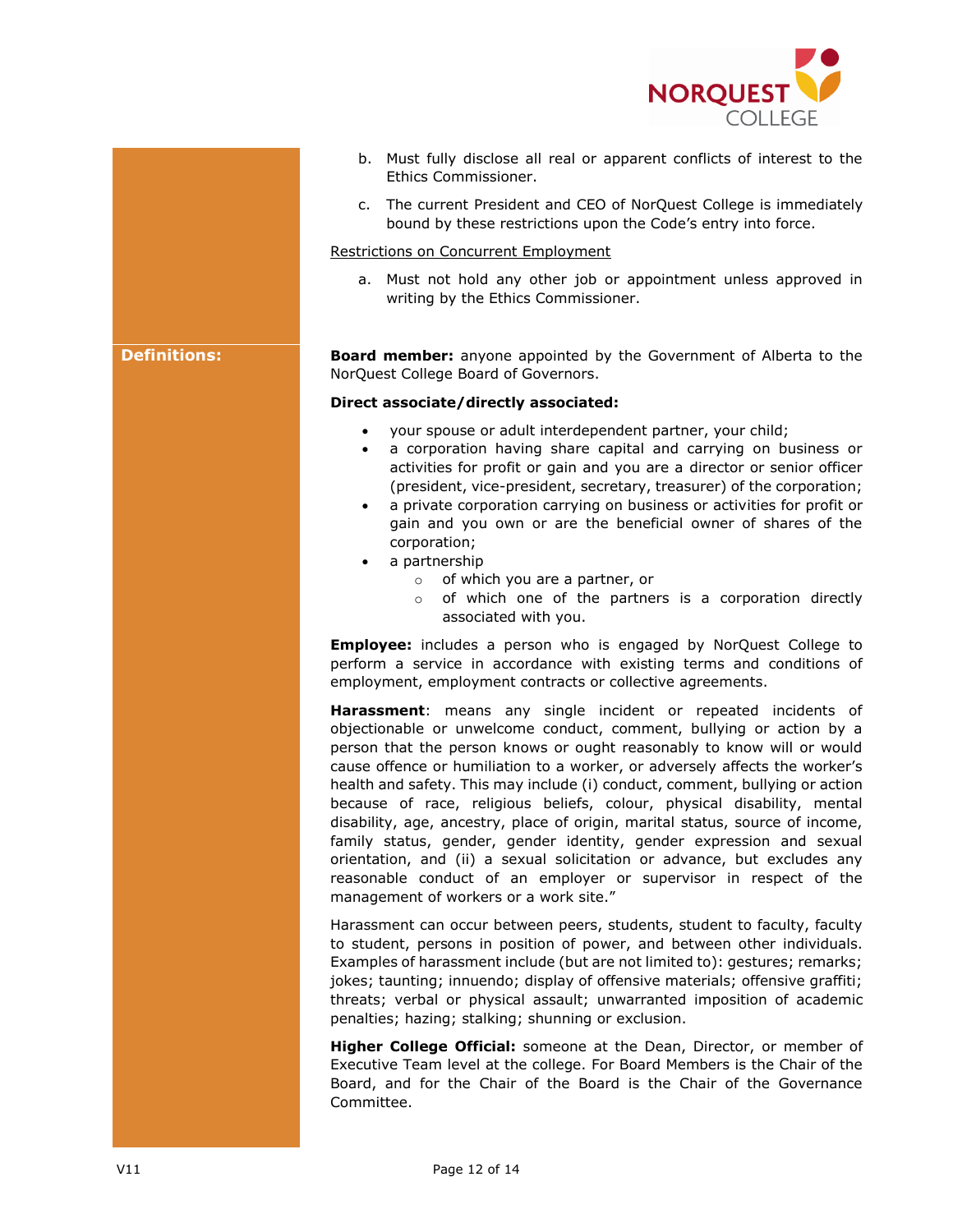

## **Private interest:**

- a private interest is one that benefits you, personally, or one directly associated with you
- a private interest does not include an interest; (i) in a matter that is of general application, or (ii) that affects a person as one of a broad class of the public, or (iii) that affects the compensation or benefits of an employee, or (iv) an interest that is trivial.

**Recuse**: to withdraw from a position of judging so as to avoid any semblance of partiality or bias.

**Section(s):** the sections referred to throughout this Policy reference sections of the *Conflicts of Interest Act* of Alberta.

Senior official: includes the Board Chair, President and CEO, and those defined by Order in Council 085/2018 as a Senior Official for the purposes of Part 4.3 of the *Conflicts of Interest Act* of Alberta.

**Sexual harassment:** unwelcome sexual advances, requests for sexual favours, or other verbal or physical conduct of a sexual nature. Incidents of sexual harassment include, but are not limited to, situations in which:

- such conduct has the purpose or effect of interfering with a student's academic performance or an employee's work performance, or creating an intimidating, hostile, or offensive learning or working environment;
- submission to such conduct is made either explicitly or implicitly as a term or condition of employment, or of the teaching and learning process; or
- submission to or rejection of such conduct is used in employment or academic decisions affecting that employee or student.

Examples of sexual harassment include, but are not limited to, comments or conduct of a sexual nature, such as leering, "dirty" jokes, gestures, pictures, pornographic materials, comments, suggestions, innuendos, requests or demands of a sexual nature. It can occur through the use of technology as well as in person. The behaviour need not be intentional in order to be considered sexual harassment.

**Sexual violence:** a broad term that describes any violence, physical or psychological, carried out through sexual means or by targeting sexuality.

This violence takes different forms including sexual abuse, stalking, sexual harassment and sexual assault.

**Spouse:** includes a party to a relationship who is living together with another person on a bona fide domestic basis but does not include a spouse who is living apart from the employee if the employee and spouse have separated pursuant to a written separation agreement or if their support obligations and family property have been dealt with by a court order.

**Supervisor:** means an employee whose job function requires him/her to organize, direct and control the work of others. Supervisors can include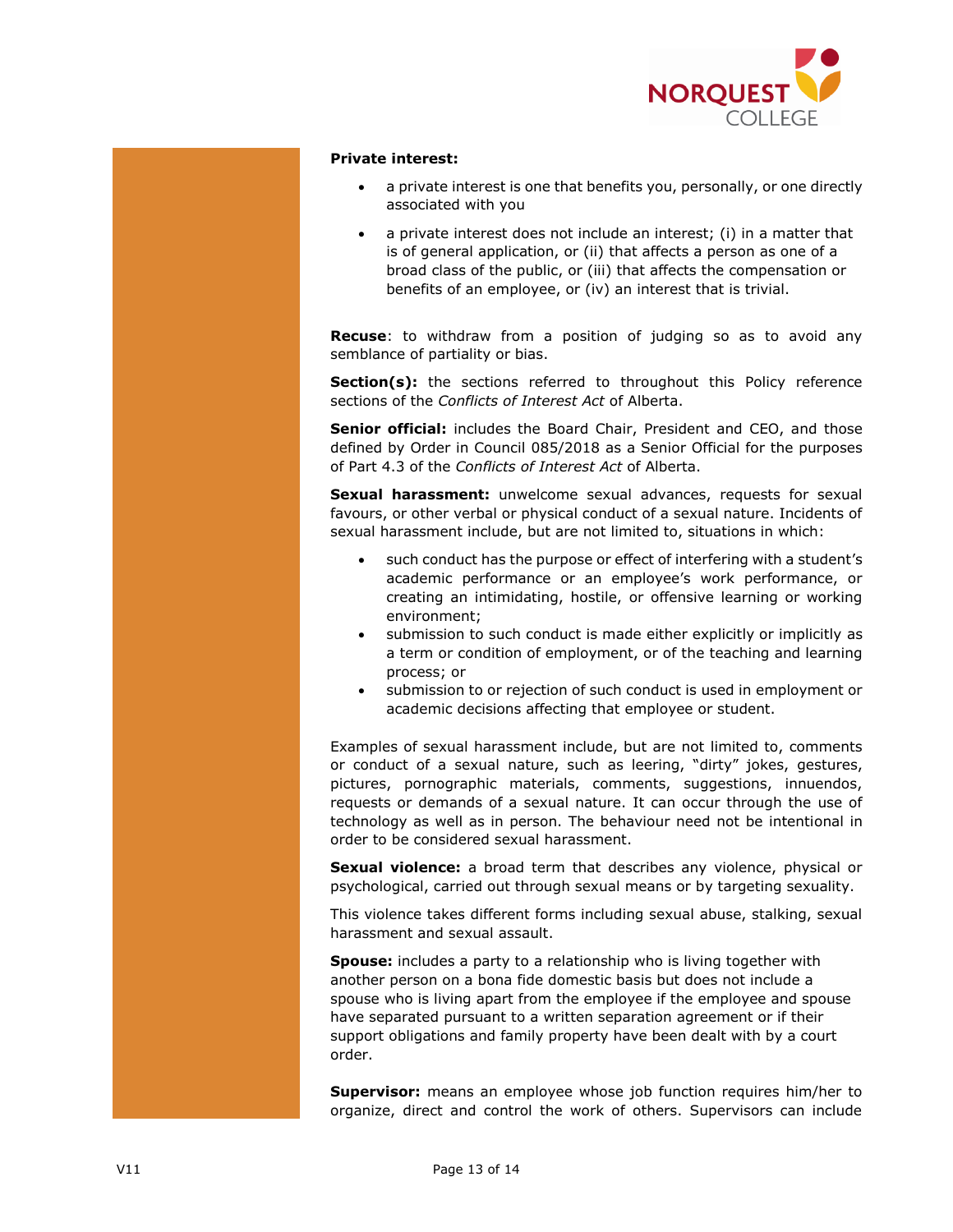

|                                                | team leads, chairs, associate chairs, managers, deans, directors, vice-<br>presidents, chiefs, or the President and CEO.                                                                                                                                                                                                                                                                                                                                                                                                                                                                                                                                                                                                                                                                                                                                                   |  |  |  |
|------------------------------------------------|----------------------------------------------------------------------------------------------------------------------------------------------------------------------------------------------------------------------------------------------------------------------------------------------------------------------------------------------------------------------------------------------------------------------------------------------------------------------------------------------------------------------------------------------------------------------------------------------------------------------------------------------------------------------------------------------------------------------------------------------------------------------------------------------------------------------------------------------------------------------------|--|--|--|
|                                                | Wrongdoing: means:                                                                                                                                                                                                                                                                                                                                                                                                                                                                                                                                                                                                                                                                                                                                                                                                                                                         |  |  |  |
|                                                | A contravention of a provincial or federal act or regulation.<br>An act or omission that creates:<br>a substantial and specific danger to the life, health or safety<br>$\circ$<br>of individuals, or<br>a substantial and specific danger to the environment.<br>$\circ$<br>Gross mismanagement of public funds.<br>$\bullet$<br>Counselling a person to knowingly commit a wrongdoing.<br>$\bullet$                                                                                                                                                                                                                                                                                                                                                                                                                                                                      |  |  |  |
| <b>Related NorQuest</b>                        | <b>Academic Misconduct Procedure</b><br>۰                                                                                                                                                                                                                                                                                                                                                                                                                                                                                                                                                                                                                                                                                                                                                                                                                                  |  |  |  |
| <b>College</b>                                 | Code of Conduct Acknowledgement Procedure<br>٠                                                                                                                                                                                                                                                                                                                                                                                                                                                                                                                                                                                                                                                                                                                                                                                                                             |  |  |  |
| <b>Information:</b>                            | Code of Conduct & Respectful Workplace & Learning Environment<br>٠<br><b>Complaints &amp; Investigation Procedure</b>                                                                                                                                                                                                                                                                                                                                                                                                                                                                                                                                                                                                                                                                                                                                                      |  |  |  |
|                                                | Code of Conduct Disclosure Form (online form)<br>۰                                                                                                                                                                                                                                                                                                                                                                                                                                                                                                                                                                                                                                                                                                                                                                                                                         |  |  |  |
|                                                | Code of Conduct Disclosure Form (attached for Board Members)<br>$\bullet$                                                                                                                                                                                                                                                                                                                                                                                                                                                                                                                                                                                                                                                                                                                                                                                                  |  |  |  |
|                                                | Legislative Compliance Reporting Procedure<br>۰                                                                                                                                                                                                                                                                                                                                                                                                                                                                                                                                                                                                                                                                                                                                                                                                                            |  |  |  |
|                                                | Non-Academic Misconduct Procedure<br>$\bullet$                                                                                                                                                                                                                                                                                                                                                                                                                                                                                                                                                                                                                                                                                                                                                                                                                             |  |  |  |
|                                                | Respectful Workplace and Learning Environment Policy<br>٠                                                                                                                                                                                                                                                                                                                                                                                                                                                                                                                                                                                                                                                                                                                                                                                                                  |  |  |  |
|                                                | Safe Disclosure Policy<br>٠<br>Safe Disclosure Procedure<br>۰                                                                                                                                                                                                                                                                                                                                                                                                                                                                                                                                                                                                                                                                                                                                                                                                              |  |  |  |
|                                                | <b>Sexual Violence Policy</b><br>۰                                                                                                                                                                                                                                                                                                                                                                                                                                                                                                                                                                                                                                                                                                                                                                                                                                         |  |  |  |
|                                                | Sexual Violence Procedure - Employees<br>٠                                                                                                                                                                                                                                                                                                                                                                                                                                                                                                                                                                                                                                                                                                                                                                                                                                 |  |  |  |
|                                                | <b>Technology and Creative Services Acceptable Use Standard</b><br>٠                                                                                                                                                                                                                                                                                                                                                                                                                                                                                                                                                                                                                                                                                                                                                                                                       |  |  |  |
| <b>Related External</b><br><b>Information:</b> | <b>Conflicts of Interest Act</b><br>٠<br><b>Controlled Drugs and Substances Act</b><br>۰<br><b>Criminal Code of Canada</b><br>٠<br><b>Freedom of Information and Protection of Privacy Act</b><br>۰                                                                                                                                                                                                                                                                                                                                                                                                                                                                                                                                                                                                                                                                        |  |  |  |
|                                                | Lobbyists Act<br>$\bullet$                                                                                                                                                                                                                                                                                                                                                                                                                                                                                                                                                                                                                                                                                                                                                                                                                                                 |  |  |  |
|                                                | <b>Post-Secondary Learning Act</b><br>۰                                                                                                                                                                                                                                                                                                                                                                                                                                                                                                                                                                                                                                                                                                                                                                                                                                    |  |  |  |
|                                                | <b>Public Interest Disclosure (Whistleblower Protection) Act (PIDA)</b><br>٠                                                                                                                                                                                                                                                                                                                                                                                                                                                                                                                                                                                                                                                                                                                                                                                               |  |  |  |
| <b>Next Review Date:</b>                       | April 2023 (review every 3 years)                                                                                                                                                                                                                                                                                                                                                                                                                                                                                                                                                                                                                                                                                                                                                                                                                                          |  |  |  |
| <b>Revision History:</b>                       | March 2013 : replaces Standard Practice 7.21: Code of Ethics<br>August 2013: update for document links and branding<br>November 2014: update for change in policy owner and document links<br>June 2015: update document links<br>July 2015: update document standards, document links and next review<br>date<br>June 2016: update document links<br>October 2017: updated<br>April 2018: updates to align with Bill 27, Conflicts of Interest Amendment<br>Act 2017 and Order in Council 085/2018, posted April 23, 2019.<br>August 2019: minor updates to align with April 2019 reorganization<br>December 2019: update to the definition of Harassment<br>August 2020: update to reflect removal of DSO per legislation changes and<br>title change (Approved by Ethics Commissioner: September 2, 2020.<br>Approved by NorQuest Board of Governors: November 2, 2020) |  |  |  |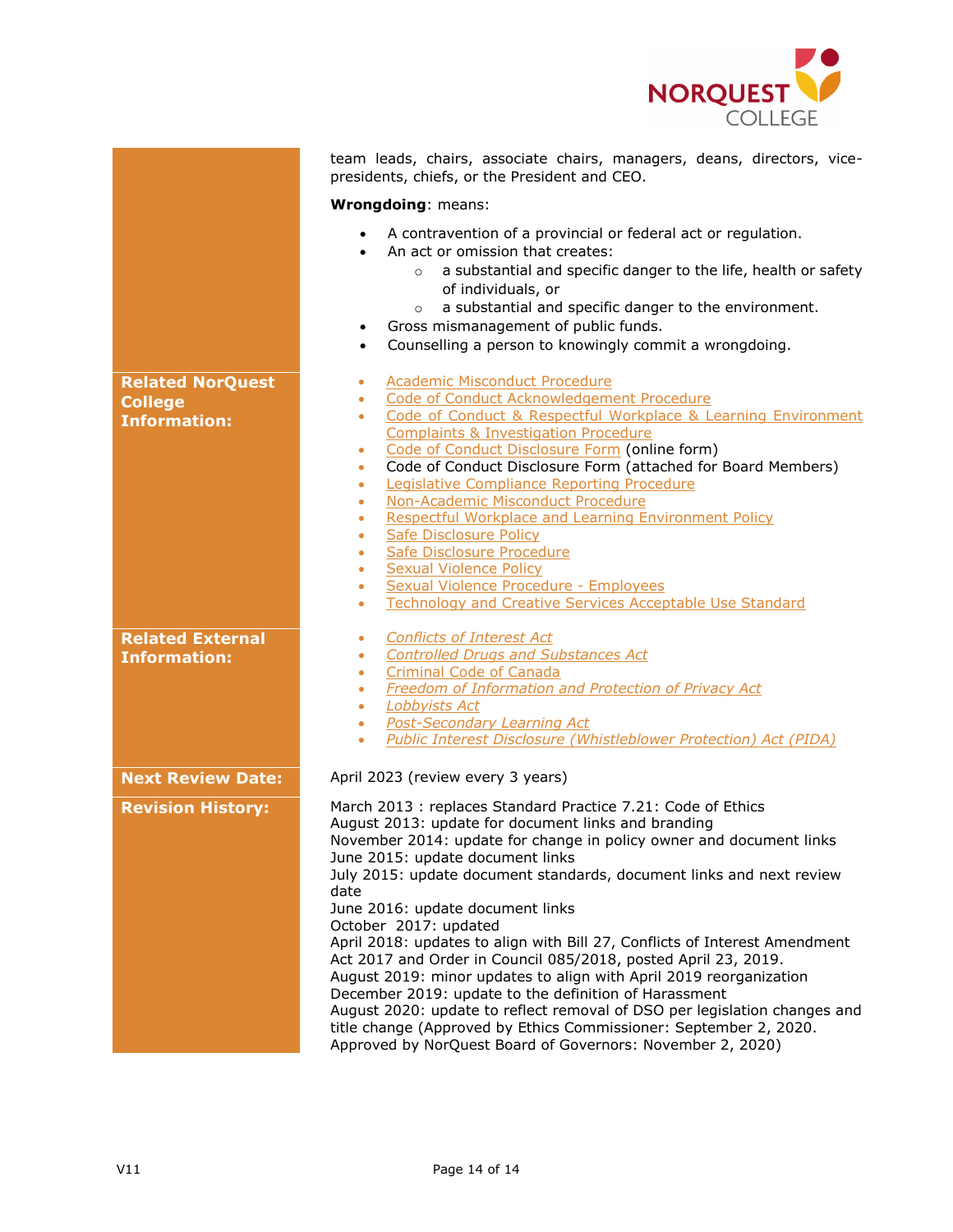

# **BOARD MEMBERS ONLY Code of Conduct Disclosure Form**

NorQuest College expects all members of the College community to engage in ethical behavior in all aspects of College related activities. All Board Members are expected to share in preserving and enhancing the College's image and reputation.

The College is committed to high standards of conduct. The Code of Conduct Policy establishes expectations and conditions for appropriate conduct of our day-to-day work activities and relationships including the following: conducting oneself impartially; not acting in self-interest or furthering private interests by virtue of one's position; disclosing real and apparent conflicts of interest (including concurrent employment); adhering to gift limit restrictions:

## **SELECT GIFT LIMIT RESTRICTIONS (See Code of Conduct for detailed list):**

| Value of a single tangible gift                                                                                                     | not exceed \$100                          | Total cumulative value of tangible gifts<br>received from a single source in a calendar<br>year shall not exceed \$200                                                                                  |
|-------------------------------------------------------------------------------------------------------------------------------------|-------------------------------------------|---------------------------------------------------------------------------------------------------------------------------------------------------------------------------------------------------------|
| Value of a single event invitation                                                                                                  | not exceed \$200                          | Total cumulative value of event invitations<br>received from a single source in a calendar<br>year shall not exceed \$400.                                                                              |
| For some "key external roles*", the<br>value of events invitations                                                                  | not exceed $$1,000$                       | cumulative<br>Total<br>value<br>of<br>events<br>invitations received by some key external<br>roles, from a single donor or friend of the<br>institution, in a calendar year shall not<br>exceed \$1,500 |
| Value of a single invitation to a<br>conference, symposium, or professional<br>development workshop permitted under<br>this section | not exceed $$1,000$                       | Total cumulative value of all such<br>invitations received from a single source<br>in a calendar year shall not exceed<br>\$1,500.                                                                      |
| Value of an invitation to present at a<br>conference, symposium, or professional<br>development workshop                            | single invitation<br>worth up to $$3,000$ | May accept up to two such invitations to<br>present from a single source in a<br>calendar year without special approval.                                                                                |

\* If a Board Member is offered a gift in excess of any of the monetary limits set out in the Code of Conduct, the Board Member may request in writing from a Higher College Official special approval to accept the gift.

Special approval shall be granted in writing, in accordance with the principles and provisions of the Code, and where acceptance of the gift would not create a real or apparent conflict of interest.

## **CONCURRENT EMPLOYMENT/APPOINTMENTS/ OUTSIDE ACTIVITIES**

Individuals must disclose concurrent employment or an appointment or activity other than their position with the college, including volunteer assignments, where it is likely to create a conflict or

The personal information requested on this form is collected under the authority of Section 33(c) of the Alberta *Freedom of Information and Protection of Privacy Act*. It will be used to confirm that the Board Member understands and agrees to comply with the Code of Conduct Policy. For information about the collection and use of this information please contact the Director, People and Talent Operations, People and Culture, 10215-108 Street, Edmonton, AB, T5J 1L6 Telephone 780.644.6183.